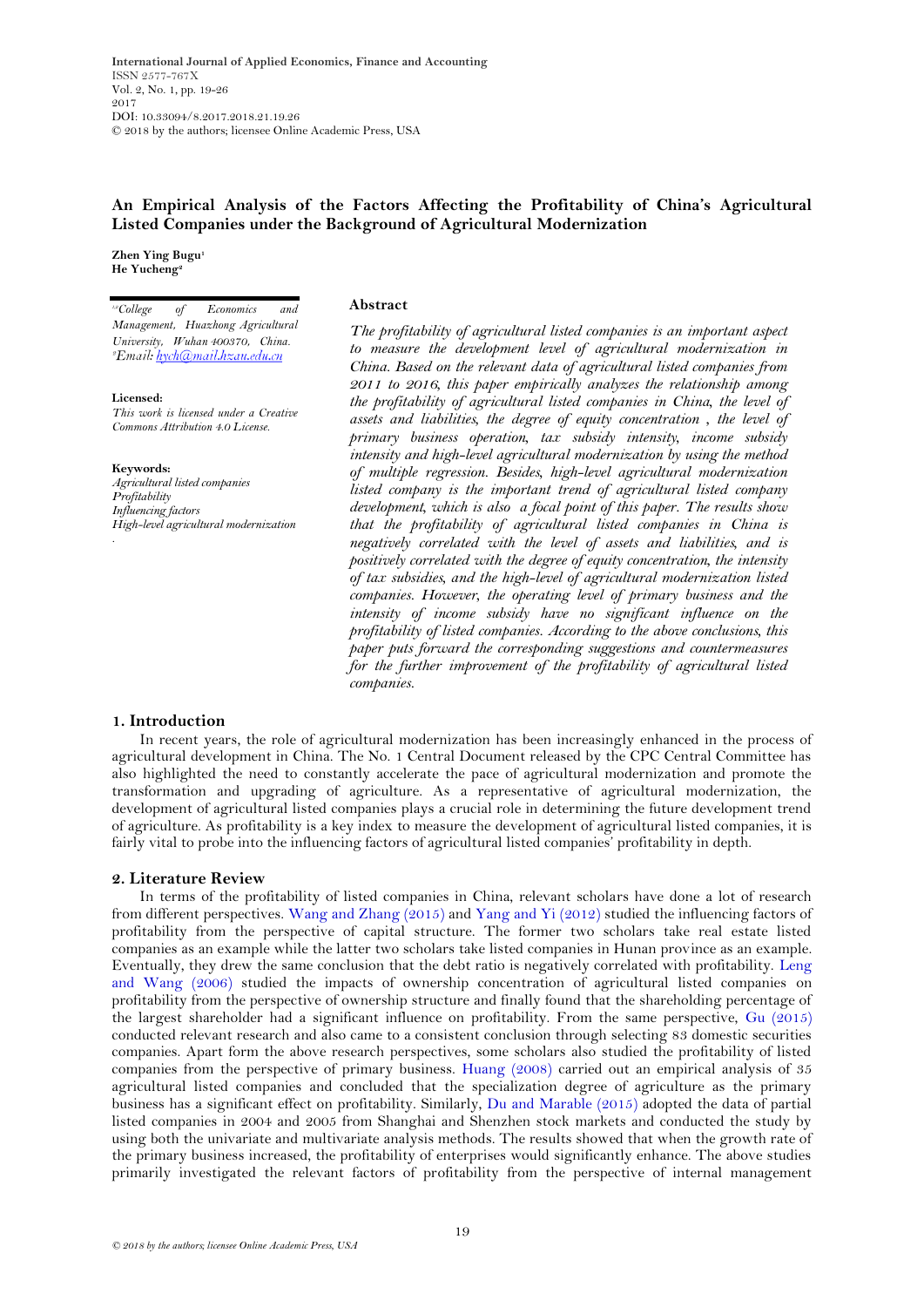whereas the industry characteristics of the company's were attached less consideration. Therefore, some scholars also carried out corresponding researches on the characteristics of traditional industries enjoying higher financial subsidies including the agriculture, machinery and equipment industry. [Leng and Wang](#page-7-2)  [\(2006\)](#page-7-2) analyzed the data of agricultural listed companies from 2002 to 2005 through panel data model and found that tax subsidies had a significant impact on the profitability of agricultural listed companies while the income subsidy is right the opposite. [He and Liu \(2016\)](#page-7-6) focused on the government subsidies, and they conducted relevant empirical tests on some listed companies concerning the machinery, equipment and instrument industries in China and ultimately reached the conclusion that there was a significant negative correlation between the intensity of government subsidies and the profitability of agricultural listed companies.

As the agricultural modernization is continuously advanced, the contribution of high-level agricultural modernization listed companies to the development of agricultural listed companies has become more and more significant. In addition, since agricultural listed companies embody the characteristics of both common listed companies and traditional industries, the paper probes into the profitability of agricultural listed companies from the following 6 aspects, namely,the level of assets and liabilities, the degree of equity concentration, the operating level of primary business, the intensity of tax subsidies, the intensity of income subsidies and the high-level agricultural modernization listed companies.

## **3. Methodology**

## **3.1. Research Hypotheses**

As a key indicator to measure the company's overall state of operation, the level of assets and liabilities will directly affect the company's profitability. According to the MM theorem, under certain conditions, as the total value of the company market is not affected by debt financing and equity financing, when the debt ratio (ie, debt-to-asset ratio) rises, the financial risk of the business also increases, resulting in the decline of its profitability. Thus, Hypothesis 1 is proposed in this paper.

H1: The profitability of agricultural listed companies in China is positively correlated with the level of assets and liabilities

[Liu, Sun, and Liu \(2003\)](#page-7-7) found that the profitability of an enterprise will be affected by the degree of ownership concentration, on the basis of which [Leng and Wang \(2006\)](#page-7-2) further studied the relationship between the two factors in agricultural listed companies and drew the conclusion that the degree of ownership concentration would positively affect the profitability. Accordingly, Hypothesis 2 is put forward in this paper.

H2: The profitability of agricultural listed companies in China is positively correlated with the degree of ownership concentration

The primary business of an enterprise is the main source of corporate profits, so the level of its primary business has a great impact on its profitability. [Du and Marable \(2015\)](#page-7-5) and [Huang \(2008\)](#page-7-4) researched the listed companies in China and the agricultural listed companies in China respectively, and concluded that the primary business operations have a significant impact on the profitability. Hence, the hypothesis 3 is raised in this paper.

H3: The profitability of agricultural listed companies in China is positively correlated with the business operation of primary businesses

Agriculture is a traditional industry in China, and when its development lags behind, the government often renders certain subsidies including tax subsidies and income subsidies. [Leng and Wang \(2006\)](#page-7-2) held the opinion that tax subsidies had a significant effect on the profitability of agricultural listed companies, while income subsidies were exactly the opposite. [Gao and Peng \(2018\)](#page-7-8) took the A-share new energy automobile listed companies as the research object and came to the same conclusion. Both the automotive industry and the agricultural sector are industries with high subsidies, from which we assume Hypothesis 4 and Hypothesis 5.

H4: The profitability of China's agricultural listed companies and tax subsidies are positively correlated

H5: The profitability of China's agricultural listed companies is not related to income subsidies

Currently, there is no clear definition for high-level agricultural modernization listed companies in academia. However, some financial websites (including www.southmoney.com and www.10jqka.com) mention many agricultural listed companies with the features of agricultural modernization [\(Southmoney Website,](#page-7-9)  [2004\)](#page-7-9) and deem that modern agricultural listed companies are agricultural listed companies with some agricultural modernization characteristics. Based on this, this paper asserts that agricultural modernization listed companies should possess the following features by referring to the index system of agricultural modernization raised by [Tan, Li, and Xie \(2011\)](#page-7-10) the [State Council's Notice on Issuance of the National](#page-7-11)  [Agricultural Modernization Plan \(2016\)](#page-7-11) and the relevant evaluation of the green development model and process for the Northern Wilderness agricultural modernization conducted by [Wu, Wang, and Ma \(2017\)](#page-7-12) that is, modern machinery and equipment, modern advanced technology, multiple financing channels, diversified management mode, high quality employees as well as the concept of green production. Also, this paper defines the agricultural modernization listed companies embodying three or more above characteristics as the highlevel agricultural modernization listed companies. In the course of the agricultural listed company's development, the high-level agricultural modernization listed companies better adapt to the trend of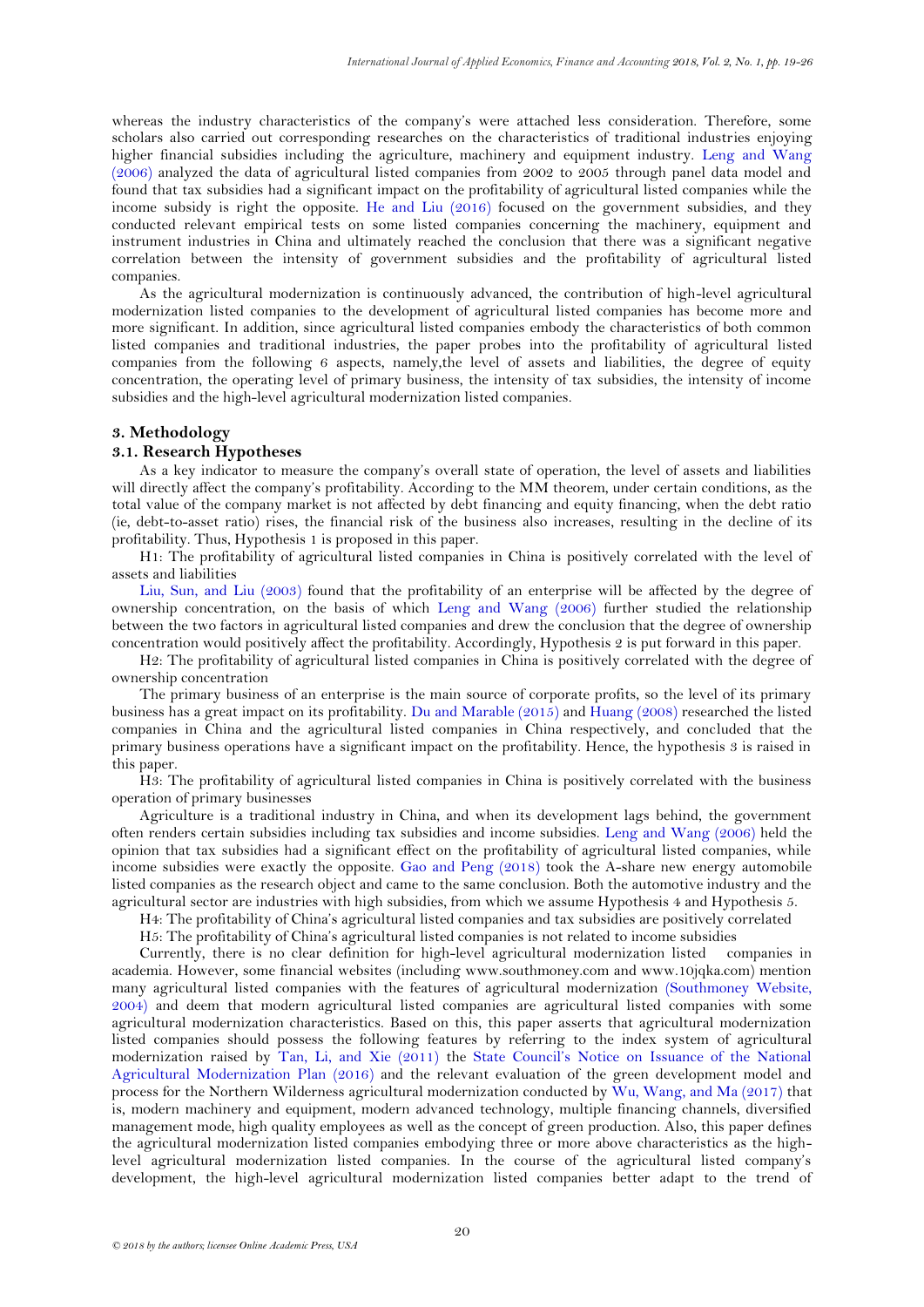agricultural modernization, make full use of the means of modern agriculture, improve its operational efficiency and production capacity, reduce production costs, and thereby make its profitability increase. Accordingly, Hypothesis 6 is proposed in this paper.

H6: The profitability of agricultural listed companies in China is positively correlated with the modernization level of agricultural listed companies

### **3.2. Data Sources**

Based on the industry classification standards of listed companies released by CITIC Securities, this paper selects the panel data of A-share agricultural listed companies from 2011 to 2016 in the research. Considering the validity of the selected data and the results of the analysis, this paper excludes the listed companies with ST-type and incomplete data from the sample. Sample company's relevant data and information are obtained from Wind Database and Shanghai and Shenzhen Stock Exchange websites

## **3.3. Variables and Empirical Model**

Based on the above hypotheses, the relevant variables are selected as follows:

| Variable<br><b>Type</b>                     | <b>Variable Name</b>                                                | Variable<br>Abbreviation | <b>Variable Definition</b>                                                                                        |  |  |
|---------------------------------------------|---------------------------------------------------------------------|--------------------------|-------------------------------------------------------------------------------------------------------------------|--|--|
| Dependent<br>Variable                       | Profitability                                                       | <b>ROA</b>               | Total assets net interest rate                                                                                    |  |  |
| Independent<br>Variable                     | The level of assets and<br>liabilities                              | DA                       | Asset-liability ratio                                                                                             |  |  |
|                                             | The degree of equity<br>concentration                               | OC.                      | Shares held by the top ten shareholders                                                                           |  |  |
|                                             | The operating level of<br>primary business                          | AI                       | Primary business income / total assets                                                                            |  |  |
|                                             | The intensity of tax<br>subsidies                                   | TS                       | Income tax revenue support $=$ profit<br>before tax $*(25\% - \text{income tax expense /})$<br>profit before tax) |  |  |
|                                             | The intensity of income<br>subsidies                                | <b>IS</b>                | Government subsidies included in<br>current profit and loss                                                       |  |  |
|                                             | The high-level<br>agricultural<br>modernization listed<br>companies | AM                       | If it is high-level agricultural<br>modernization listed company or not                                           |  |  |
| Control<br>Variable<br>Source: Huang (9008) | The scales of enterprises                                           | <b>PN</b>                | The total number of employees                                                                                     |  |  |

 **Table-1.** Variable Selection.

**Source:** [Huang \(2008\).](#page-7-4)

For the classification of agricultural modernization listed companies, this paper adopts the method of content analysis [\(Qiu & Zou, 2004\)](#page-7-13) to read the brief introduction to the company and business summary sentence by sentence of a total of 25 listed companies in agriculture-related companies and then picks and scores the statements correspondent with characteristics of the modern agricultural listed companies. The specific scoring rules are as follows: if the annual report discloses the relevant statement of a certain characteristic of the agricultural modernization listed company, 1 point is recorded, otherwise 0 point is recorded. In the meantime, in the process of reading information, in order to reduce the error caused by subjective consciousness, this paper has done the following in data collection process: (1) For a multiple perspective on the characteristics of a listed company in agriculture modernization; (2) The contents about the features of agricultural modernization listed company disclosed in the annual report can not simply display the features of the agricultural modernization listed company, so there must be the relevant text supporting explanation or the corresponding data. The related scoring results are shown in [Table 2:](#page-3-0)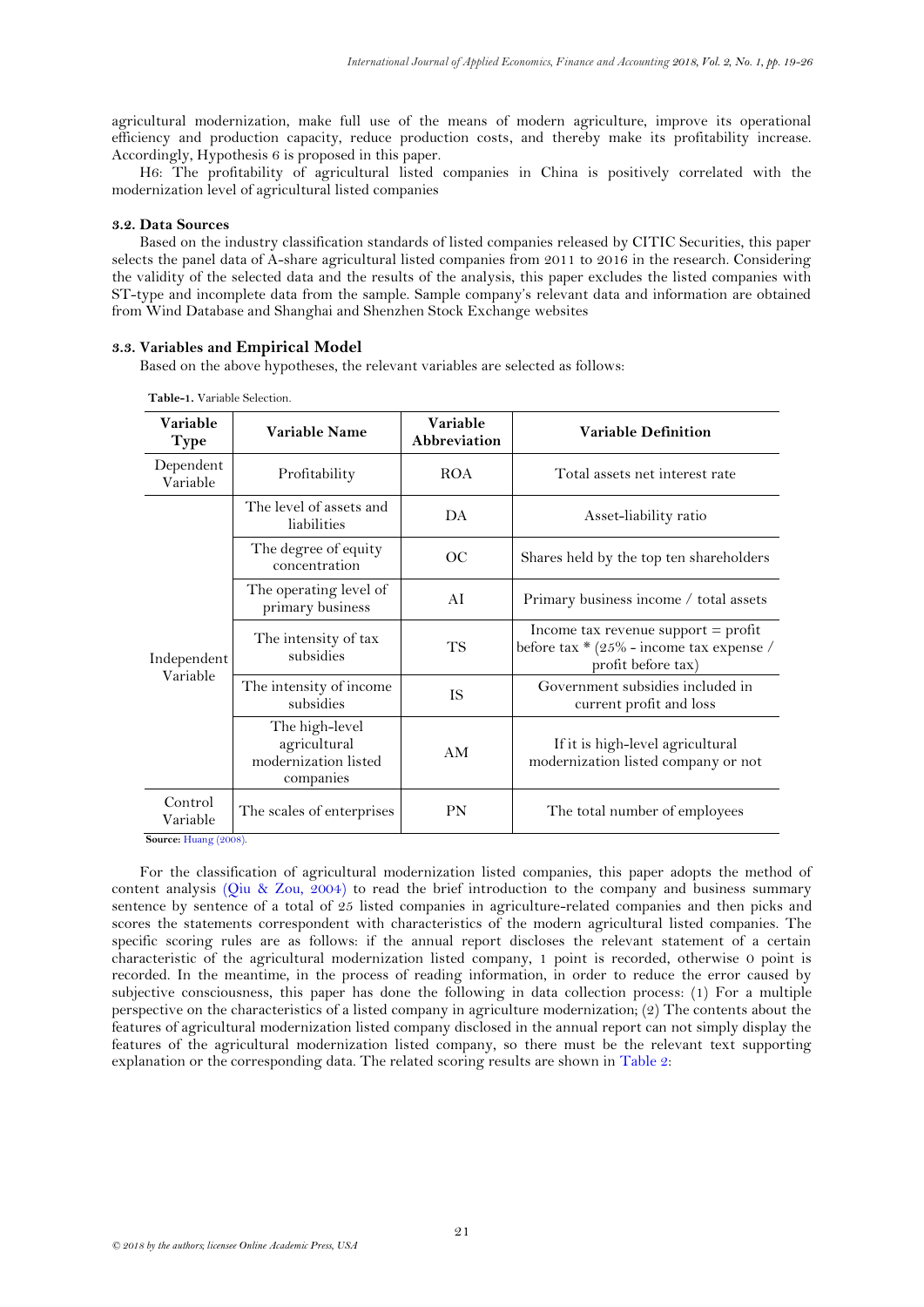| <b>Table-2.</b> Results of the Clarification of Agricultural Modernization Listed Companies.<br>Corporation | Modern<br>Machinery<br>and<br>Equipment | Modern<br>Advanced<br>Technolog<br>$\mathbf{y}$ | Multiple<br>Financin<br>g<br><b>Channels</b> | <b>Diversified</b><br>Managemen<br>t Mode | High<br>Quality<br>Employ<br>ees | Concep<br>t of<br>Green<br>Product<br>ion | Tota<br>1                  |
|-------------------------------------------------------------------------------------------------------------|-----------------------------------------|-------------------------------------------------|----------------------------------------------|-------------------------------------------|----------------------------------|-------------------------------------------|----------------------------|
| Fengle Seed                                                                                                 | $\boldsymbol{0}$                        | $\mathbf{1}$                                    | $\mathbf{1}$                                 | $\,1$                                     | $\mathbf{1}$                     | $\boldsymbol{0}$                          | $\overline{4}$             |
| Donlink                                                                                                     | $\mathbf{1}$                            | $\theta$                                        | $\,1$                                        | $\boldsymbol{0}$                          | $\theta$                         | $\theta$                                  | $\mathbf 2$                |
| Nanning Sugar<br>Industry                                                                                   | $\rm{O}$                                | $\mathbf{1}$                                    | $\boldsymbol{0}$                             | $\mathbf{1}$                              | $\mathbf{1}$                     | $\boldsymbol{0}$                          | $\boldsymbol{\mathcal{S}}$ |
| <b>COFCO</b><br>Biochemical                                                                                 | $\boldsymbol{0}$                        | $\,1$                                           | $\boldsymbol{0}$                             | $\boldsymbol{0}$                          | $\theta$                         | $\mathcal O$                              | $\mathbf{1}$               |
| Longping<br>High-tech                                                                                       | $\mathbf{1}$                            | $\mathbf{1}$                                    | $\boldsymbol{0}$                             | $\,1$                                     | $\mathbf{1}$                     | $\mathbf{1}$                              | $\boldsymbol{5}$           |
| Denghai                                                                                                     | $\boldsymbol{0}$                        | $\mathbf{1}$                                    | $\boldsymbol{0}$                             | $\mathbf{1}$                              | $\theta$                         | $\boldsymbol{0}$                          | $\mathbf 2$                |
| Baolingbao<br>Biology                                                                                       | $\theta$                                | $\mathbf{1}$                                    | $\mathbf{1}$                                 | $\boldsymbol{0}$                          | $\theta$                         | $\mathbf{1}$                              | $\boldsymbol{\mathcal{S}}$ |
| Longlive                                                                                                    | $\boldsymbol{0}$                        | $\mathbf{1}$                                    | $\mathbf{1}$                                 | $\boldsymbol{0}$                          | $\boldsymbol{0}$                 | $\mathbf{1}$                              | $\boldsymbol{\mathcal{S}}$ |
| Win-all High-<br>tech Seed                                                                                  | $\boldsymbol{0}$                        | $\mathbf{1}$                                    | $\boldsymbol{0}$                             | $\,1$                                     | $\mathbf{1}$                     | $\boldsymbol{0}$                          | $\boldsymbol{\mathcal{S}}$ |
| Quantum High-<br>tech                                                                                       | $\boldsymbol{0}$                        | $\mathbf{1}$                                    | $\boldsymbol{0}$                             | $\mathbf{1}$                              | $\theta$                         | $\mathbf{1}$                              | $\sqrt{3}$                 |
| Lontrue                                                                                                     | $\boldsymbol{0}$                        | $\theta$                                        | $\boldsymbol{0}$                             | $\mathbf{1}$                              | $\theta$                         | $\boldsymbol{0}$                          | $\mathbf{1}$               |
| Shenong Gene                                                                                                | $\boldsymbol{0}$                        | $\mathbf{1}$                                    | $\boldsymbol{0}$                             | $\mathbf{1}$                              | $\theta$                         | $\boldsymbol{0}$                          | $\mathfrak{D}$             |
| Yasheng Group                                                                                               | $\mathbf{1}$                            | $\mathbf{1}$                                    | $\,1$                                        | $\mathbf 1$                               | $\mathbf{1}$                     | $\mathbf{1}$                              | $\,6\,$                    |
| Jinjian Cereals                                                                                             | $\rm{O}$                                | 1                                               | $\boldsymbol{0}$                             | 1                                         | $\boldsymbol{0}$                 | $\rm{O}$                                  | $\mathbf 2$                |
| Huazi Industry                                                                                              | $\boldsymbol{0}$                        | $\overline{0}$                                  | $\,1$                                        | $\boldsymbol{0}$                          | $\theta$                         | $\boldsymbol{0}$                          | $\mathbf{1}$               |
| Guannong<br>Group                                                                                           | $\rm{O}$                                | $\,1$                                           | $\,1$                                        | $\rm{O}$                                  | $\boldsymbol{0}$                 | $\,1$                                     | $\boldsymbol{\mathcal{S}}$ |
| Zhongnongfa<br>Seed                                                                                         | $\mathbf 0$                             | $\mathbf{1}$                                    | $\rm{O}$                                     | $\,1$                                     | $\boldsymbol{0}$                 | $\boldsymbol{0}$                          | $\mathbf 2$                |
| Dunhuang Seed                                                                                               | $\boldsymbol{0}$                        | $\,1\,$                                         | $\boldsymbol{0}$                             | $\overline{0}$                            | $\boldsymbol{0}$                 | $\boldsymbol{0}$                          | $\,1$                      |
| Xinjiang<br>Talimu<br>Agriculture<br>Development                                                            | $\mathbf 0$                             | $\mathbf 0$                                     | $\rm{O}$                                     | $\,1$                                     | $\boldsymbol{0}$                 | $\boldsymbol{0}$                          | $\mathbf{1}$               |
| Wanxiang<br>Doneed                                                                                          | $\rm{O}$                                | $\,1\,$                                         | $\rm{O}$                                     | $\,1$                                     | $\,1$                            | $\mathcal O$                              | $\boldsymbol{\mathcal{S}}$ |
| Xinjiang Korla<br>Pear<br>Corporation                                                                       | $\rm{O}$                                | $\boldsymbol{0}$                                | $\rm{O}$                                     | $\mathbf{1}$                              | $\theta$                         | $\mathbf{1}$                              | $\mathbf 2$                |

<span id="page-3-0"></span>**Table-2.** Results of the Clarification of Agricultural Modernization Listed Companies.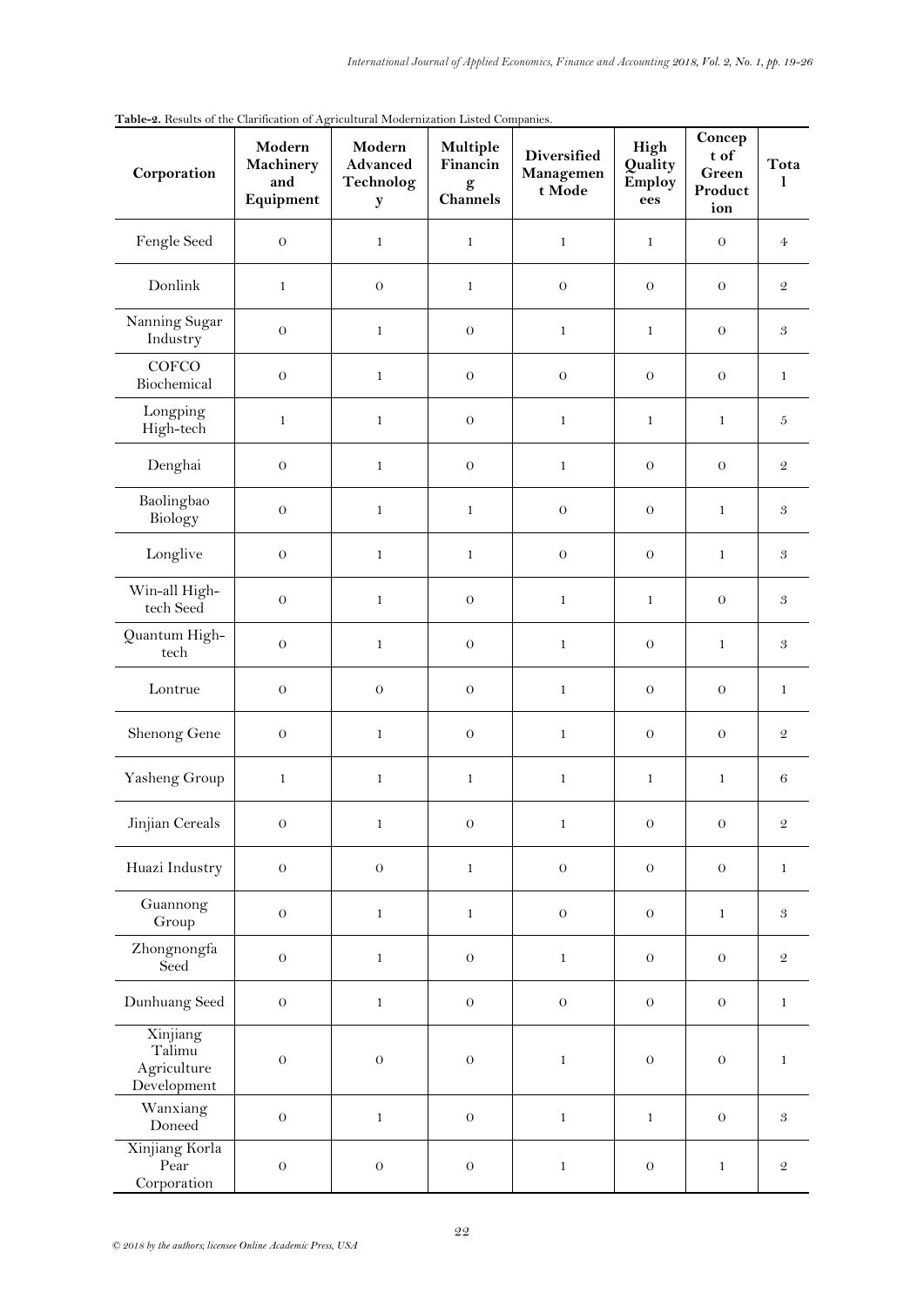| Beidahuang             |          |          |          |          |          |          | 6 |
|------------------------|----------|----------|----------|----------|----------|----------|---|
| COFCO<br>Sugar         |          | $\Omega$ | $\Omega$ |          | $\Omega$ | $\Omega$ |   |
| SDIC Zhonglu           | $\Omega$ |          | $\Omega$ | $\Omega$ | $\Omega$ | $\Omega$ |   |
| Hainan Rubber<br>Group | $\Omega$ | $\theta$ |          | $\Omega$ | $\Omega$ |          | 9 |

**Source:** Wind Database & Shanghai and Shenzhen Stock Exchange websites **.**

Among them, 11 agricultural listed companies scoring more than 3 points including Fengle Seed Industry Co., Ltd. are regarded as high-level agricultural modernization listed companies. Nonetheless, when we determine whether the company is a high-level agricultural modernization listed company, there are merely two results -- it is or it is not. Therefore, this paper uses the dummy variables to measure the results. More specifically, 1 is marked if it is a high-level agricultural modernization listed company, otherwise 0 is marked.

According to the above elaboration, this paper constructs the following multiple regression model:

# $ROA = \alpha_1 DA + \alpha_2 OC + \alpha_3 AI + \alpha_4 TS + \alpha_5 IS + \alpha_6 AM + \alpha_7 PN + C + \varepsilon$

(  $C$  is a constant term, and  $\varepsilon$  is the residual)

### **4. Results and Discussion**

### **4.1. Descriptive Statistical Analysis**

As can be seen from the descriptive statistics in [Table 3,](#page-4-0) the average debt-to-asset ratio is 0.402, showing that the overall debt level of agricultural listed companies is relatively high. The average shareholding ratio of the top ten shareholders exceeds 0.500, indicating that the equity of agricultural listed companies is relatively concentrated. The minimum degree of specialization is 0.005, while the maximum is 1.758 and the standard deviation is 0.378, which indicates that the primary business operations of agricultural listed companies vary widely. The average income tax support is 69.2 million yuan, which is closer to the maximum 186.7 million yuan, while the average of government subsidies included in the current profit and loss is 19.9 million yuan, closer to the minimum of zero. Hence, we can observe that the subsidies of agricultural listed companies come more from tax subsidies.

| Variable Name         | N   | Min      | <b>Max</b> | Average | <b>Standard</b><br><b>Deviation</b> |
|-----------------------|-----|----------|------------|---------|-------------------------------------|
| <b>ROA</b>            | 150 | $-0.240$ | 0.190      | 0.023   | 0.057                               |
| DA                    | 150 | 0.030    | 0.950      | 0.402   | 0.224                               |
| OC                    | 150 | 0.200    | 0.820      | 0.516   | 0.145                               |
| AI                    | 150 | 0.005    | 1.758      | 0.518   | 0.378                               |
| <b>TS</b>             | 150 | $-3.894$ | 1.867      | 0.692   | 0.656                               |
| <b>IS</b>             | 150 | 0.000    | 2.146      | 0.199   | 0.292                               |
| AM                    | 150 | 0.000    | 1.000      | 0.440   | 0.498                               |
| <b>PN</b>             | 150 | 0.0048   | 7.617      | 0.573   | 1.387                               |
| Valid N (list status) | 150 |          |            |         |                                     |

<span id="page-4-0"></span>**Table-3.** Descriptive Statistics of Variables.

**Source**: Computer analysis using SPSS 18.0.

#### **4.2. Correlation Analysis**

[Table 4](#page-5-0) is the correlation analysis of variables using Pearson product-moment correlation coefficient test. The results reveal that the net asset-liability ratio may be significantly correlated with the total assets, the asset-liability ratio, the total of the top ten shareholders' equity, the degree of agriculture as the primary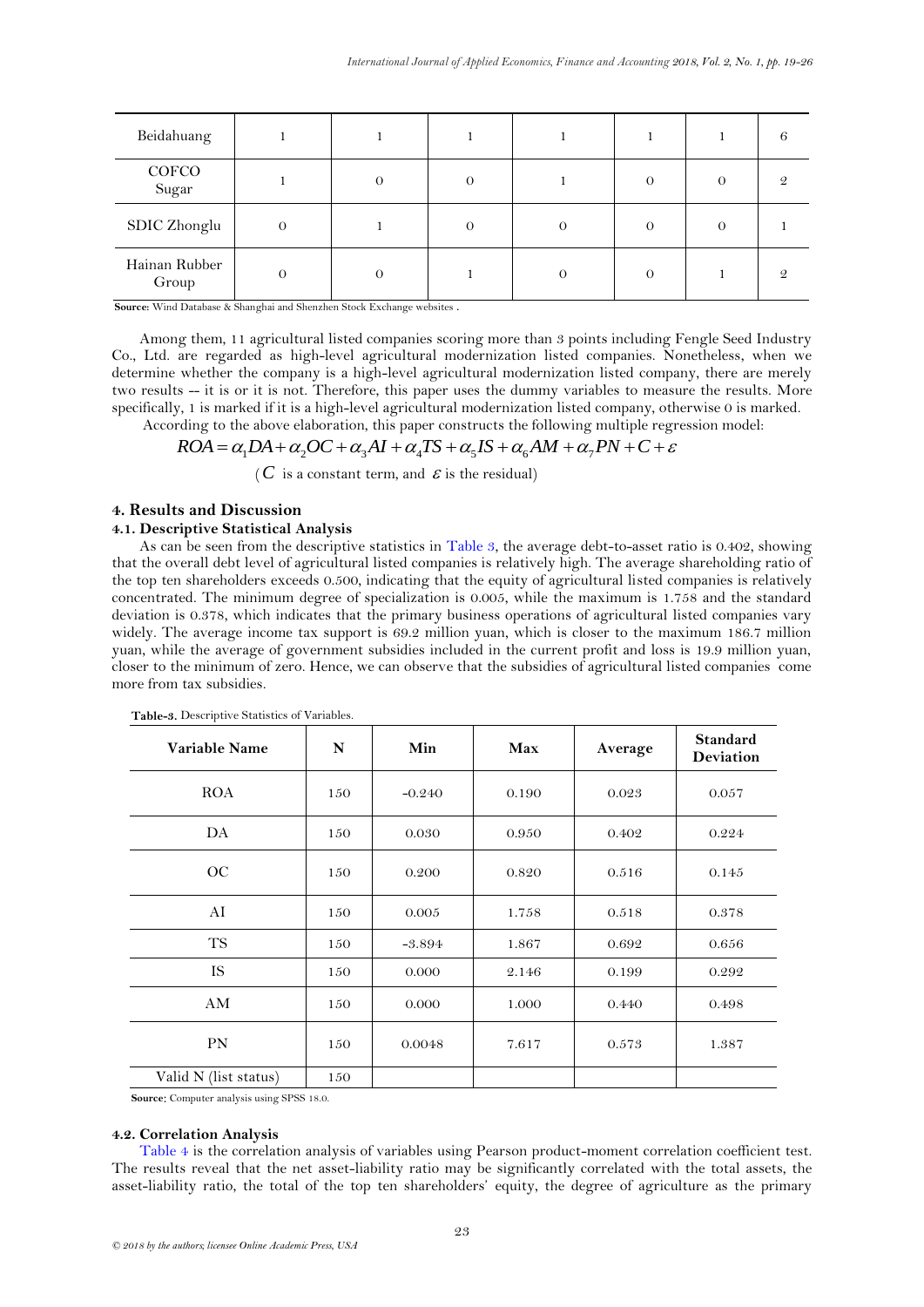business, the income tax support and agricultural modernization and may not be relevant to government subsidies included in current profits and losses.

| Variable Name | <b>ROA</b>   | DA           | OC         | AI           | <b>TS</b>    | IS         | AM           | <b>PN</b> |
|---------------|--------------|--------------|------------|--------------|--------------|------------|--------------|-----------|
| <b>ROA</b>    | $\mathbf{1}$ |              |            |              |              |            |              |           |
| DA            | $-0.399***$  | $\mathbf{1}$ |            |              |              |            |              |           |
| OC            | $0.288***$   | $-0.134$     | 1          |              |              |            |              |           |
| AI            | $-0.179***$  | $0.243***$   | $-0.036$   | $\mathbf{1}$ |              |            |              |           |
| <b>TS</b>     | $0.818***$   | $-0.372***$  | $0.171***$ | $-0.153*$    | $\mathbf{1}$ |            |              |           |
| <b>IS</b>     | $-0.124$     | $0.271***$   | 0.019      | $0.246***$   | $-0.070$     | 1          |              |           |
| AM            | $0.260***$   | $-0.066$     | 0.000      | $-0.200***$  | $0.230***$   | 0.114      | $\mathbf{1}$ |           |
| <b>PN</b>     | $-0.055$     | $-0.021$     | $0.376***$ | 0.113        | 0.087        | $0.485***$ | $-0.057$     | 1         |

<span id="page-5-0"></span> **Table-4.** Correlation Analysis Results of Variables.

**Note:** The two variables of each row and each column correspond to the related analysis results of two variables. \*\*\* means that it is significant at 1% level; \*\* means that it is significant at 5% level; and \* means that it is significant at 10% level.

### **4.3. Multiple Regression Analysis**

To further verify the correlation between the profitability of agricultural listed companies and the various influencing factors, this paper adopts the method of multiple regression analysis to standardize the initial data, and the results are shown in [Table 5.](#page-6-0) The results reveal that the asset -liability ratio, the total shareholding ratio of the top ten shareholders, the income tax support and whether the company is an agricultural modernization listed company is verified by the significant test while the specialization degree of agriculture as the primary business and government grants included in current gains and losses failed to pass the test. The analysis results of this model are as follows:  $R^2 = 0.747$ , Adjusted  $R^2 = 0.734$ , Durbin-Waston = 1.829, and  $F = 59.795$ , indicating that the fitting of this model is well and there is no multiple collinearity among variables, and there is no significant correlation between residuals. From the regression results in [Table 5,](#page-6-0) we can see that:

Firstly, the profitability of agricultural listed companies in China is significantly and negatively correlated with the level of assets and liabilities ( $\alpha_1$  = -0.111), so H1 is verified. This shows that the development of agricultural listed companies is relatively stable when compared to non-listed companies. At this time if the debt ratio continues to be increased, it will make the risk increase and the corporate profitability decrease.

Secondly, the profitability of agricultural listed companies in China is significantly and positively correlated with the ownership concentration (  $\alpha_{2}$  = 0.237), so that H2 is verified. It can be seen from [Table 5](#page-6-0) that the P value is 0.000 and the result is very significant, showing that the ownership concentration is the main factor affecting its profitability. When the concentration of ownership is greater, the ability of major shareholders to supervise the company agents will be greater, and thus reducing the agency costs, improving the operating performance, and enhancing the company's profitability.

Thirdly, the profitability of agricultural listed companies in China is not related to the level of primary business ( $P = 0.864$ ), in which case, H3 is not verified. This shows that in agricultural listed companies, the primary business fails to play a role in enhancing profitability, and the reason may be that some agricultural companies make profits through non-primary business, and may even be that some non-agricultural enterprises are listed under the disguise of agricultural enterprises.

Fourthly, the profitability of agricultural listed companies in China is significantly and positively correlated with the intensity of tax subsidies ( $\alpha_4$  = 0.745), and thus H4 is verified. Also, as can be seen from [Table 5](#page-6-0) that the P value is 0.000 and the correlation coefficient is as high as 0.745, we can see that, compared with other variables, the intensity of tax subsidies is the most important factor affecting the profitability of agricultural listed companies.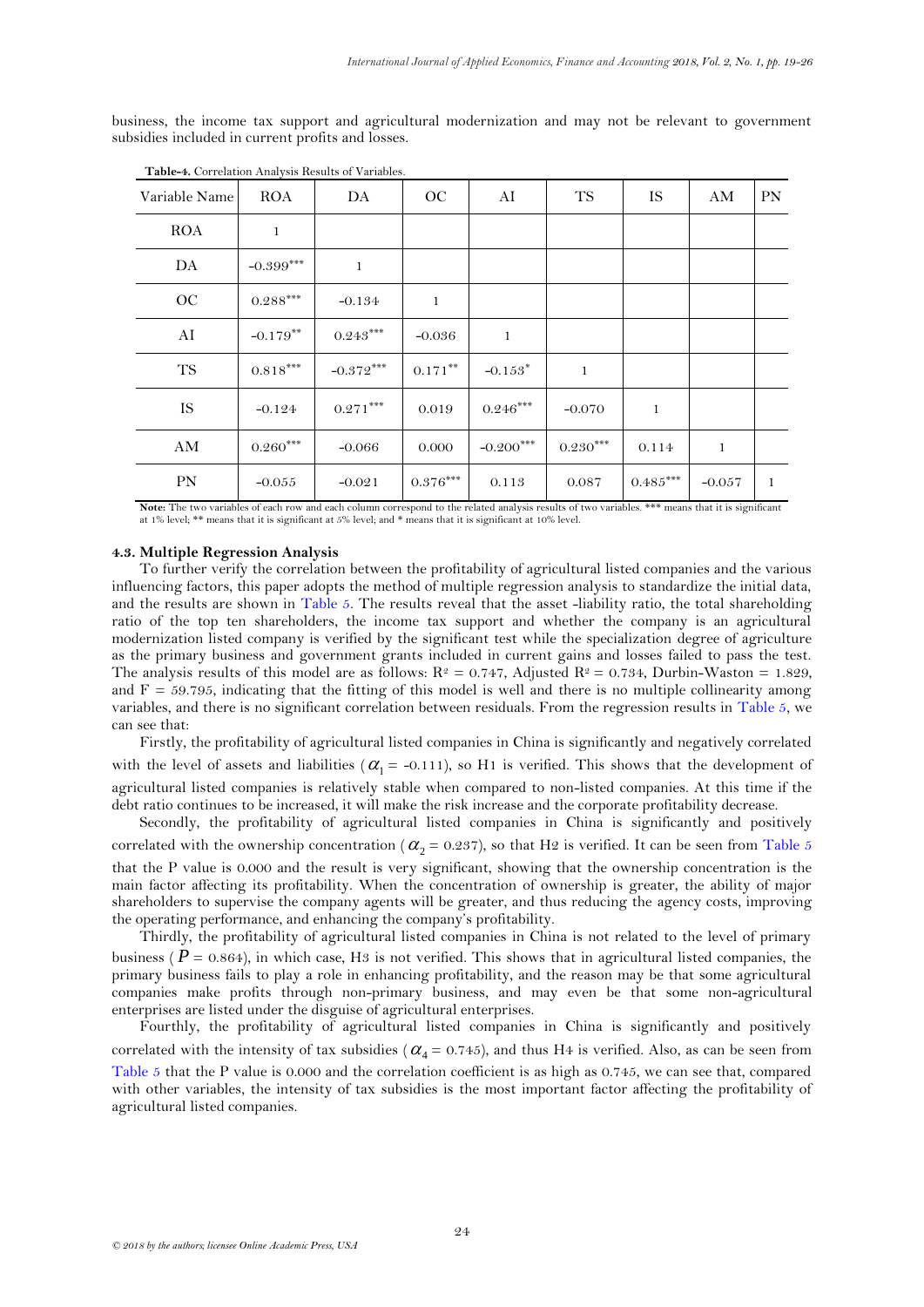| Model     | <b>Nonstandard</b><br>Coefficient |                          | <b>Standard</b><br>Coefficient | T Value  | P Value | <b>Collinear statistics</b> |            |  |
|-----------|-----------------------------------|--------------------------|--------------------------------|----------|---------|-----------------------------|------------|--|
|           | B                                 | <b>Standard</b><br>Error | <b>Trial Version</b>           |          |         | <b>Allowance</b>            | <b>VIF</b> |  |
| C         | 0.000                             | 0.042                    |                                | 0.000    | 1.000   |                             |            |  |
| DA        | $-0.111$ **                       | 0.048                    | $-0.111$                       | $-2.292$ | 0.023   | 0.762                       | 1.312      |  |
| OC        | $0.237***$                        | 0.047                    | 0.237                          | 5.040    | 0.000   | 0.808                       | 1.237      |  |
| AI        | $-0.008$                          | 0.045                    | $-0.008$                       | $-0.172$ | 0.864   | 0.876                       | 1.142      |  |
| <b>TS</b> | $0.745***$                        | 0.047                    | 0.745                          | 15.782   | 0.000   | 0.800                       | 1.251      |  |
| <b>IS</b> | 0.084                             | 0.052                    | 0.084                          | 1.605    | 0.111   | 0.649                       | 1.541      |  |
| AM        | $0.076*$                          | 0.044                    | 0.076                          | 1.706    | 0.090   | 0.909                       | 1.100      |  |
| PN        | $-0.247$                          | 0.054                    | $-0.247$                       | $-4.597$ | 0.000   | 0.617                       | 1.621      |  |

<span id="page-6-0"></span>**Table-5.** Regression Results of Variables.

**Note:** \*\*\* indicates that it is significant at 1% level; \*\* indicates that it is significant at 5% level; \* indicates that it is significant at 10% level.

Fifthly, the profitability of agricultural listed companies in China is irrelevant to the intensity of income subsidies ( $P = 0.111$ ), so H<sub>5</sub> is not verified. This reveals that the government subsidies for agricultural listed companies in terms of income are not conducive to the enhancement of the profitability, which illustrates that the subsidized income for agricultural listed companies mainly comes from the tax subsidies.

Sixthly, the profitability of agricultural listed companies in China is positively correlated with the level of modernization of agricultural listed companies (  $\alpha_{\rm 6}$  = 0.076), in which case, H6 is verified. This indicates that high-level agricultural modernization of listed companies can better integrate with the background of agricultural modernization and take advantage of modern agricultural means rationally and efficiently, so that when compared to other agricultural listed companies, they possess stronger profitability.

### **5. Conclusion and Recommendation**

Based on the relevant data of agricultural listed companies from 2011 to 2016, this paper empirically verifies the relationship between the profitability and the level of assets and liabilities, the degree of equity concentration , the level of primary business operation, the intensity of tax subsidies, the intensity of income subsidies and high-level agricultural modern listed companies and the results turn out that: firstly, there is a significant negative correlation between the agricultural listed company's profitability and its balance sheet; secondly, a significant positive correlation exists between agricultural listed company's profitability and its ownership concentration; thirdly, the agricultural listed company's profitability is significantly and positively correlated the intensity of tax subsidies; fourthly, there exists a significant positive correlation between agricultural listed company's profitability and high-level agricultural modern listed companies; finally, agricultural listed company's profitability is not relevant to the level of primary business operation or the intensity of income subsidies. According to the above conclusions, this paper puts forward the following suggestions to improve the profitability of China's agricultural listed companies:

(1) To optimize the ownership structure and capital structure and to reduce the operating risk of agricultural listed companies.

At the corporation level, agricultural listed companies should further enhance the ownership concentration and reduce their debt ratio. The market capitalization of agricultural listed companies is generally low and the agriculture is seasonal, so that agricultural listed companies are relatively weak in avoiding risks, resulting in the need of a relatively concentrated ownership structures to ensure the effectiveness of business decisions and to timely response to market risks and unexpected situations. Simultaneously, enterprises should rationally allocate various types of assets and capital, improve their capital structure, reduce their debt ratio, collect information from multiple sources and seek more financing channels.

(2) To focus on primary business and improve the modernization level of agricultural listed companies.

Since the improvement of the agricultural modernization level of agricultural listed companies is one of the crucial guarantees for its long-term stable development. Therefore, agricultural listed companies should be combined with agricultural development status and their own actual situation and not blindly conduct non